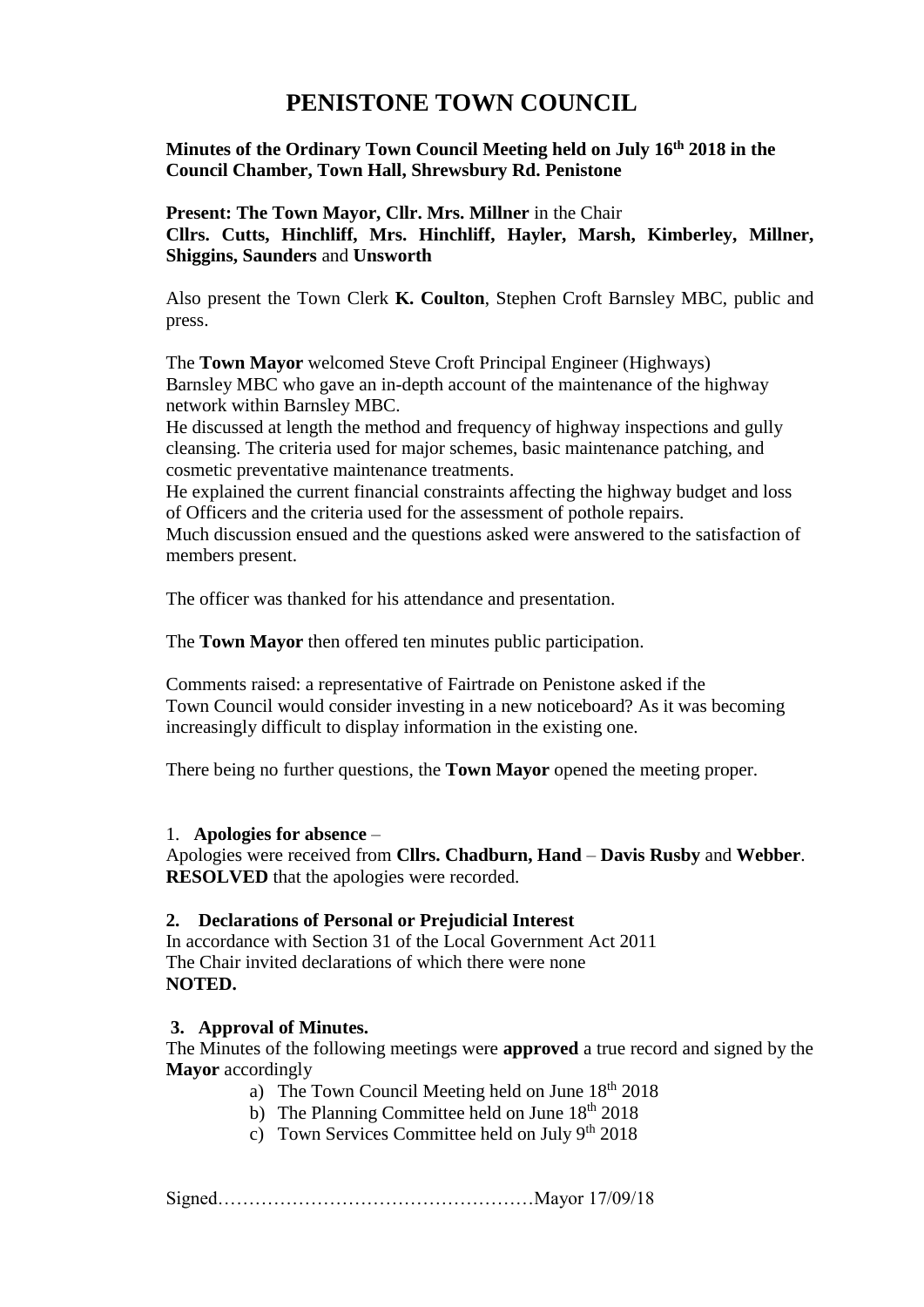# **4. Reports from Elected Members of Barnsley M.B.C.**

**Cllr. Millner** commented on Primary school funding shortfalls and proposed improvments to the culvert in Millhouse Green.

**Cllr. Millner** also commented on the recent anti-social behavior in the Market Barn and how Barnsley MBC was to re - assess the building to make it inaccessible out of hours..

There were no further reports.

## **5. Correspondence.**

The following items of correspondence were **NOTED**

- a) Rural Services Network
- b) Love where you Live
- c) South Yorkshire Police and Crime Panel
- d) S.Y.P.T.E. Travel Master

## **6 Leisure and Amenities Report.**

**Cllr. Cutts** reported on the following:

**Staffing** – Fully staffed at this present time however staff requirements will be reviewed over the summer with a view to the resources needed to proceed with the new business plan.

## **Programme**:

Film attendance has been down on expectation a combination of football and good weather even with big releases being just average. The summer season offers some good titles on release and booking well.

Live events are all booking well with the autumn season the biggest ever.

**Marketing** – The next booklet is in production to cover September to December. **Lease** – Still awaiting from Barnsley MBC however an energy efficiency survey has been carried out as part of the lease process with an expectancy of coming into a Category D which while not good won't preclude the lease progressing.

**G.D.P.R**. All the required work undertaken.

**Building** - Exterior doors have been replaced in the Paramount Room, Cellar Door and Office Door as all were life expired.

Cllr. Cutts was thanked for his report.

## **7. Accounts and Finance.**

The following accounts had been previously circulated to Members and it was **RESOLVED** to agree the following:

a) The General Account £14,005.38

b) The Paramount Account £ 36,851.35

## **8. Community Centre:**

The Town **Clerk** stated that business generally was highly satisfactory.

Refurbishment and painting of the Top Hall and Office was to be carried out during the school holidays.

# **NOTED**

Signed………………………………………….Mayor 17/09/18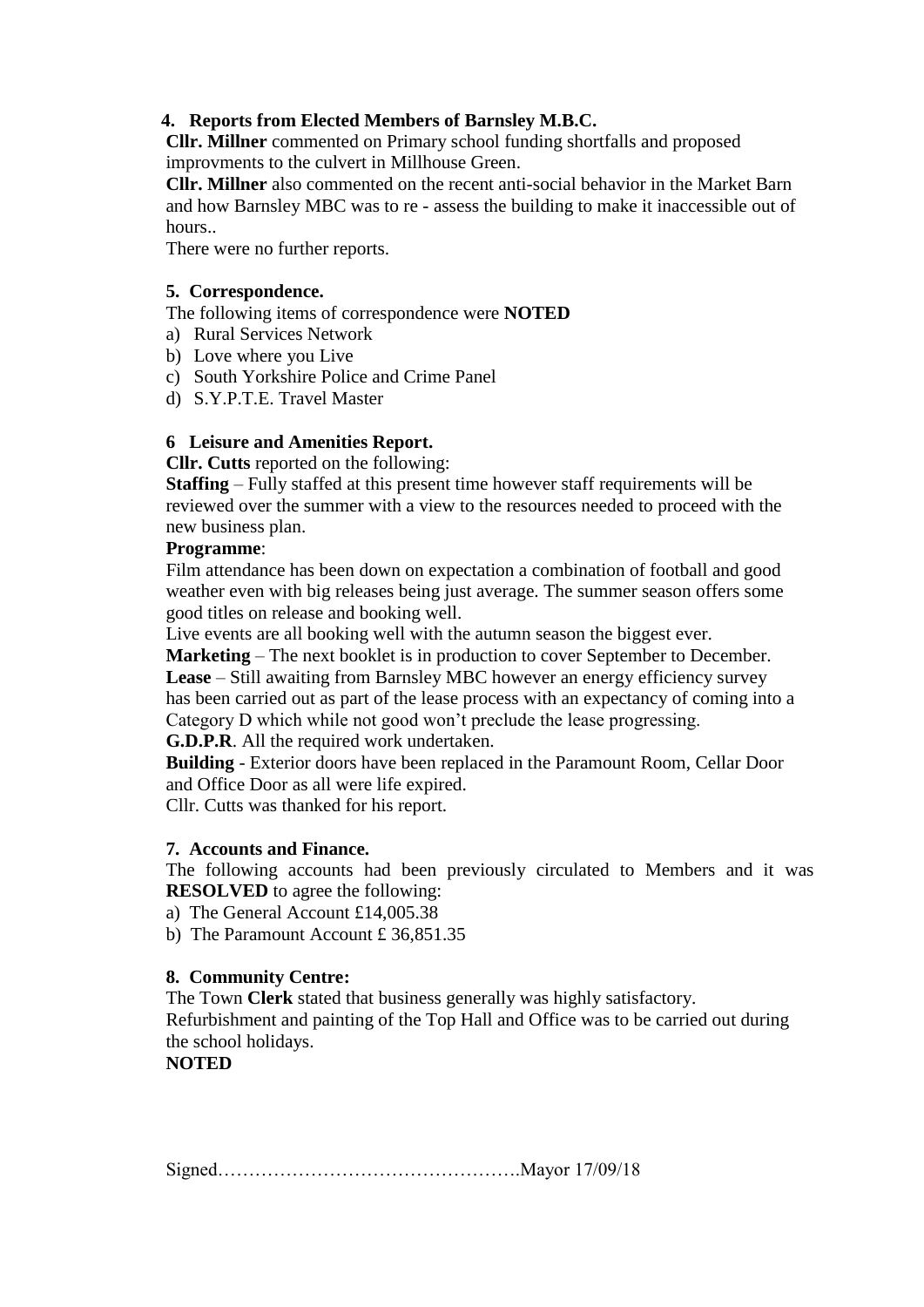## **9. Penistone Neighbourhood Development Plan:**

Members has been circulated with the draft document and it was **RESOLVED** that the Town Council adopts the Neighbourhood Development Plan and that it is now referred to Barnsley MBC

## **10. Internal Audit Report final visit 2017/18**

The Town Clerk reported that the Internal Auditor had completed the audit for 2017/18 in accordance with the audit plan. During the year the internal controls have been reviewed at the Town Council and Paramount Cinema and carried out appropriate tests and checks on the accounts and other management arrangements to confirm that the systems of financial and other controls over the Town Council's activities and operating procedures are effective.

No maters arose from this work to give cause for concern and I can confirm that internal controls are operating as expected. Actions have been taken on recommendations made in my previous report.

### **NOTED**

It was also **RESOLVED** to appoint Yorkshire Internal Audit Services as the Town Council's auditor for the financial year 2018/19

### **11. Date and Time of the next meeting.**

#### **The Ordinary Town Council**

**September 17th 2018 at 7.00 pm in the Town Hall, Shrewsbury Rd, Penistone**

### **12. Public Bodies (Admission to Meetings) Act 1960**

Due to the confidential nature of the business to be transacted it was **RESOLVED** to discuss the matter in the absence of the public and press.

The Town Clerk read out the content of the letter received and following a brief discussion it was agreed that until further evidence was forthcoming the Town Council would be non-committal at this present time.

### **NOTED**

Signed…………………………………Mayor 17/09/18